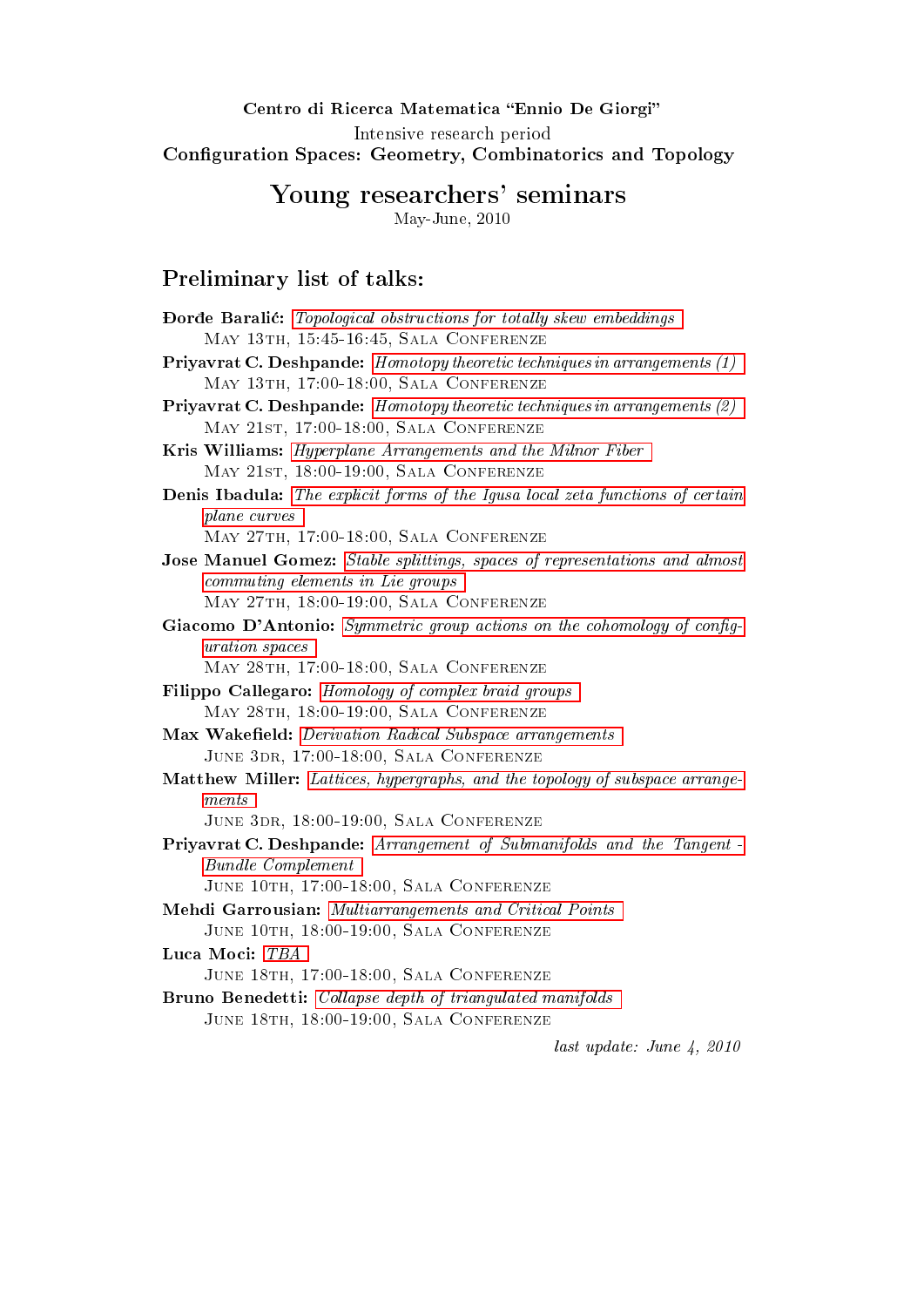$\mathbb{F}$  Before the 17:00 seminars there will be a coffee break starting at 16:45.

Abstracts:

<span id="page-1-0"></span>**Dorde Baralić** LIST OF TALKS Mathematical Institute SANU, Beograd Serbia Topological obstructions for totally skew embeddings (May 13th, 15:45-16:45, Sala Conferenze)

There are two sub-themes (reflecting the work I have been doing form my PhD thesis) that more precisely describe what I would like to talk about:

- (a) Equivariant methods and equipartitions of measures by hyperplanes;
- (b) Skew embeddings of manifolds.

<span id="page-1-1"></span>Priyavrat C. Deshpande List of TALKS

University of Western Ontario Homotopy theoretic techniques in arrangements (May 13th and May 21st, 17:00-18:00, Sala Conferenze)

One of the important aspect of hyperplane (or subspace) arrangement is to understand how far the topology of the complement of a union of hyperplanes (subspaces) is determined by the combinatorics of the arrangement. In recent years a lot of techniques from homotopy theory, notably the homotopy colimits have been used to discover some connections between combinatorics and topology. Homotopy colimit is an important idea originating in homotopy theory, that was developed by Quillen, Bousfield, Kan and others. It has not only reached remarkable extension and depth but it has also proved to be a versatile tool in a lot of other areas of mathematics.

The aim of my first talk is to motivate and explain the construction of homotopy colimits and how it is used to understand the homotopy type of the arrangement complement. I will do it using examples and pictures avoiding technical jargon from category theory. In my second talk I will describe how the Bousfiled-Kan spectral sequence is used to compute the (co)homology of the complement. If time permits I will also discuss the fundamental group of a homotopy colimit. These talks are based on the works of Welker-Ziegler-Zivaljevic 1999, Delucci 2006 and Dror Farjoun 2004 and some classical material on model categories.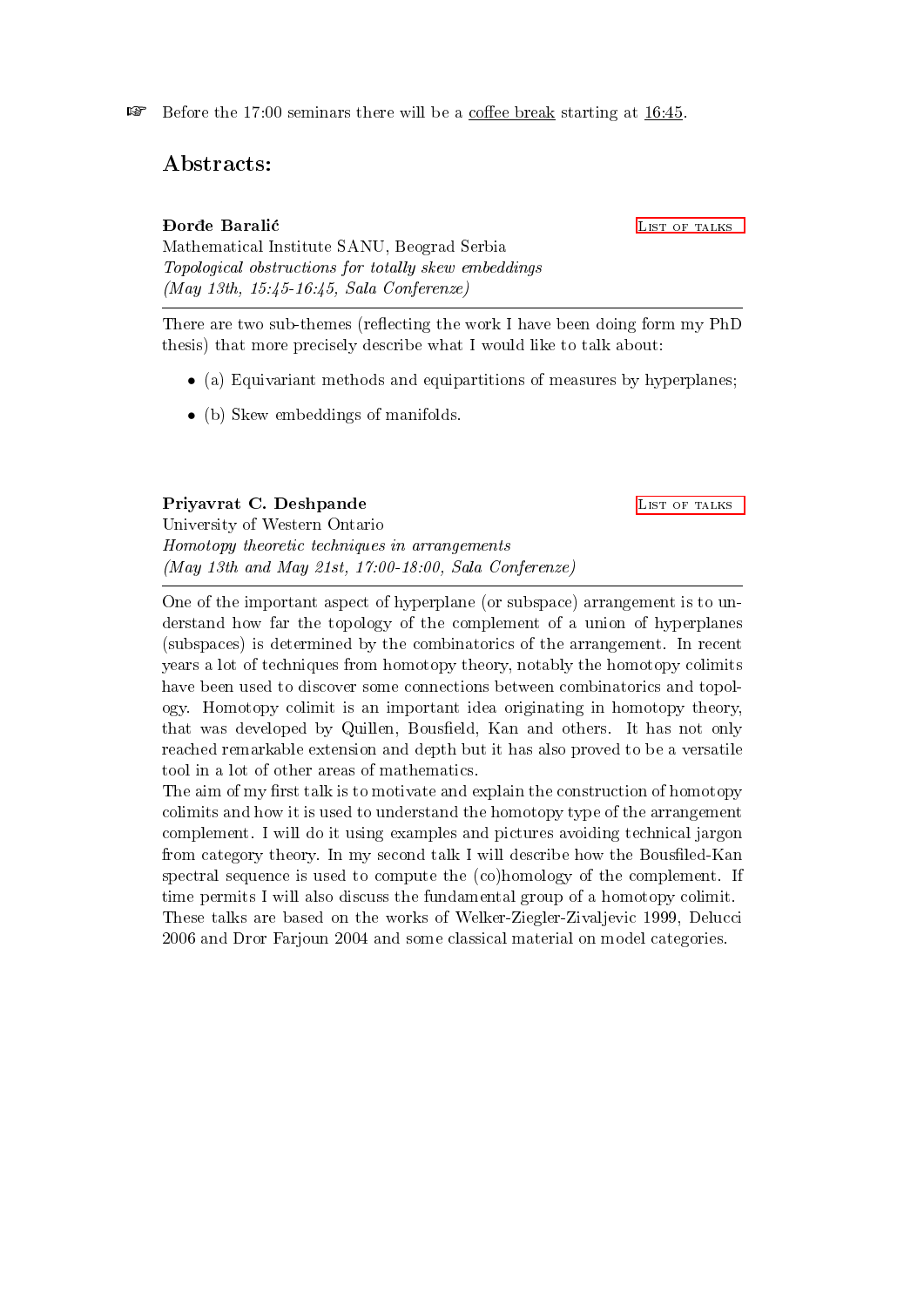<span id="page-2-0"></span>**Kris Williams** LIST OF TALKS University of Iowa Hyperplane Arrangements and the Milnor Fiber (May 21st, 18:00-19:00, Sala Conferenze)

The complement of a central complex arrangement is a fiber bundle over  $\mathbb{C}^*$ with fiber  $F$ , the Milnor fiber. The fiber can also be realized as the cyclic  $d$ -fold covering space of the decone of the arrangement. Several authors have studied the Milnor fiber in this context, finding various restrictions on the possible homology groups. Using local system homology and covering space theory, we will explore conditions on the decone of 3-arrangements that have strong implications on the first betti number of the Milnor fiber as well helping to eliminate the possibility of torsion in the first homology group.

#### <span id="page-2-1"></span>**Denis Ibadula** LIST OF TALKS

Universitatea "Ovidius" Constanta Romania The explicit forms of the Igusa local zeta functions of certain plane curves (May 27th, 17:00-18:00, Sala Conferenze)

We explore the Igusa local zeta functions associated to the nondegenerate homogeneous polynomials of degree three in two variables (plane cubics) over  $\mathbb{Q}_p$ , for  $p \neq 2, 3$ . We identify two plane cubics F and F' if there exists a matrix  $g \in GL_2(\mathbb{Q}_p)$  such that  $(g \cdot F')(x_1, x_2) = F(x_1, x_2)$ , where  $(g \cdot F')(x_1, x_2) = F'((x_1, x_2)g^t)$  and  $g^t$  denotes the transposed of the matrix g. Hence, the isomorphism classes are orbits of  $GL_2(\mathbb{Q}_p)$ -action.

First, we determine explicitly the representative nondegenerate plane cubics over  $\mathbb{Q}_p$  of the orbits of  $GL_2(\mathbb{Q}_p)$ -action. Then, we explore the Igusa local zeta functions of the  $GL_2(\mathbb{Q}_p)$ -orbit of each representative. We prove that it suffices to reduce the investigation of Igusa local zeta functions of the  $GL_2(\mathbb{Q}_p)$ -orbit of any plane cubic F to the  $GL_2(\mathbb{Q}_p) \mod \mathbb{Q}_p^{\times} GL_2(\mathbb{Z}_p)$  orbit of F. Thus, the idea is to use the tree  $X := GL_2(\mathbb{Q}_p) / \mathbb{Q}_p^{\times} GL_2(\mathbb{Z}_p)$  and to write an arbitrary plane cubic F as  $g \cdot F_i$ , with  $g \in GL_2(\mathbb{Q}_p)$  and  $F_i$  one of the representatives of the orbits of the  $GL_2(\mathbb{Q}_p)$ -action. The key idea in our determination is to calculate  $Z_{F_i}$ s, where g runs through a set of representatives of  $X$  and where  $F_i^g$  denote the primitive polynomial associated to  $g \cdot F_i$ .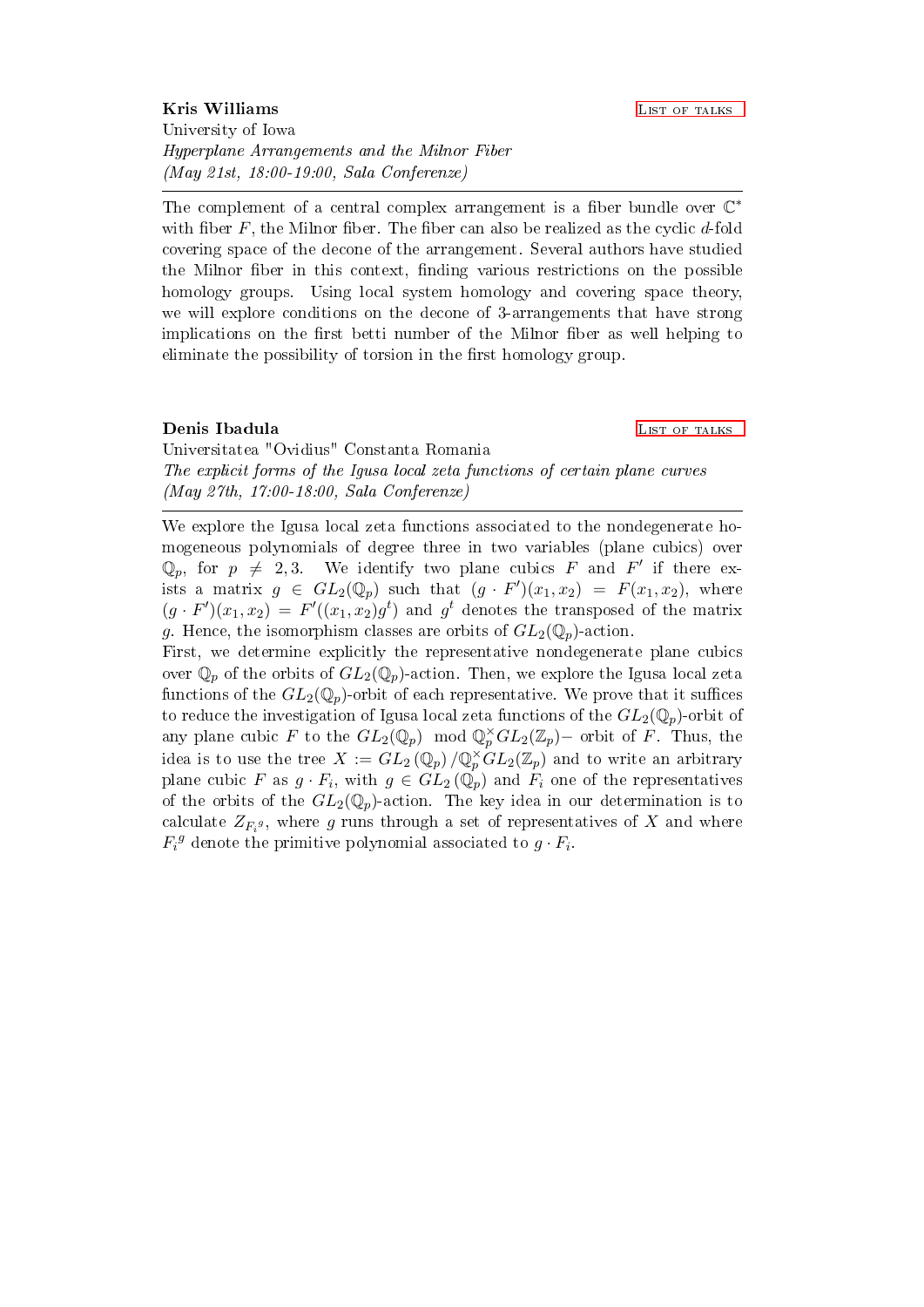### <span id="page-3-0"></span>**Jose Manuel Gomez**   $L$  [List of talks](#page-0-0)

University of British Columbia Stable splittings, spaces of representations and almost commuting elements in Lie groups (May 27th, 18:00-19:00, Sala Conferenze)

Two elements x, y in a Lie group G are said to be almost commutative if  $[x, y]$ is in the center of  $G$ . The space of almost commuting elements is a good way to approach the space of commuting elements in G, a space of current interest. In this talk I will explain how the space of almost commuting elements in a compact Lie group splits after one suspension. This is a joint work with Alejandro Adem and Fred Cohen.

<span id="page-3-1"></span>Giacomo D'Antonio antico di controllato di la controllato di la controllato di la controllato di la controllato University of Bremen Symmetric group actions on the cohomology of configuration spaces (May 28th, 17:00-18:00, Sala Conferenze)

The symmetric group  $S_n$  acts in a natural way on the configuration space  $F(M, n)$  of a manifold M and thus on its cohomology algebra  $H^*(F(M, n); \mathbb{C})$ . We will approach this topic with representation-theoretic methods, focusing on the cases  $M = \mathbb{R}^k$  and  $M = S^k$  of euclidean spaces and spheres. The first case can be worked out introducing an auxiliary extended action of  $S_{n+1}$  on the algebra  $H^*(F(\mathbb{R}^k,n);\mathbb{C})$ , thus allowing some sort of recursive argument. This extended action turns out to be one of the building blocks of the action of  $S_{n+1}$ on the cohomology  $H^*(F(S^k, n+1); \mathbb{C})$  of the configuration space of spheres.

<span id="page-3-2"></span>**Filippo Callegaro LIST OF TALKS** Scuola Normale Superiore di Pisa Homology of complex braid groups (May 28th, 18:00-19:00, Sala Conferenze)

I'll present some results of a work in progress in collaboration with Ivan Marin (Paris). We studied the braid groups associated to the reflection arrangements for complex reflection groups. For Coxeter groups there is a  $1$ -to-1 correspondence with Artin groups. With complex reflection groups it happens that different reflection groups can give the same braid group and it is not always clear whether two complex braid groups are isomorphic. Homology can help to distinguish some of them, in particular for the infinite family of type  $B(de, e, r)$ and we can prove some isomorphisms too, but still open problems remain.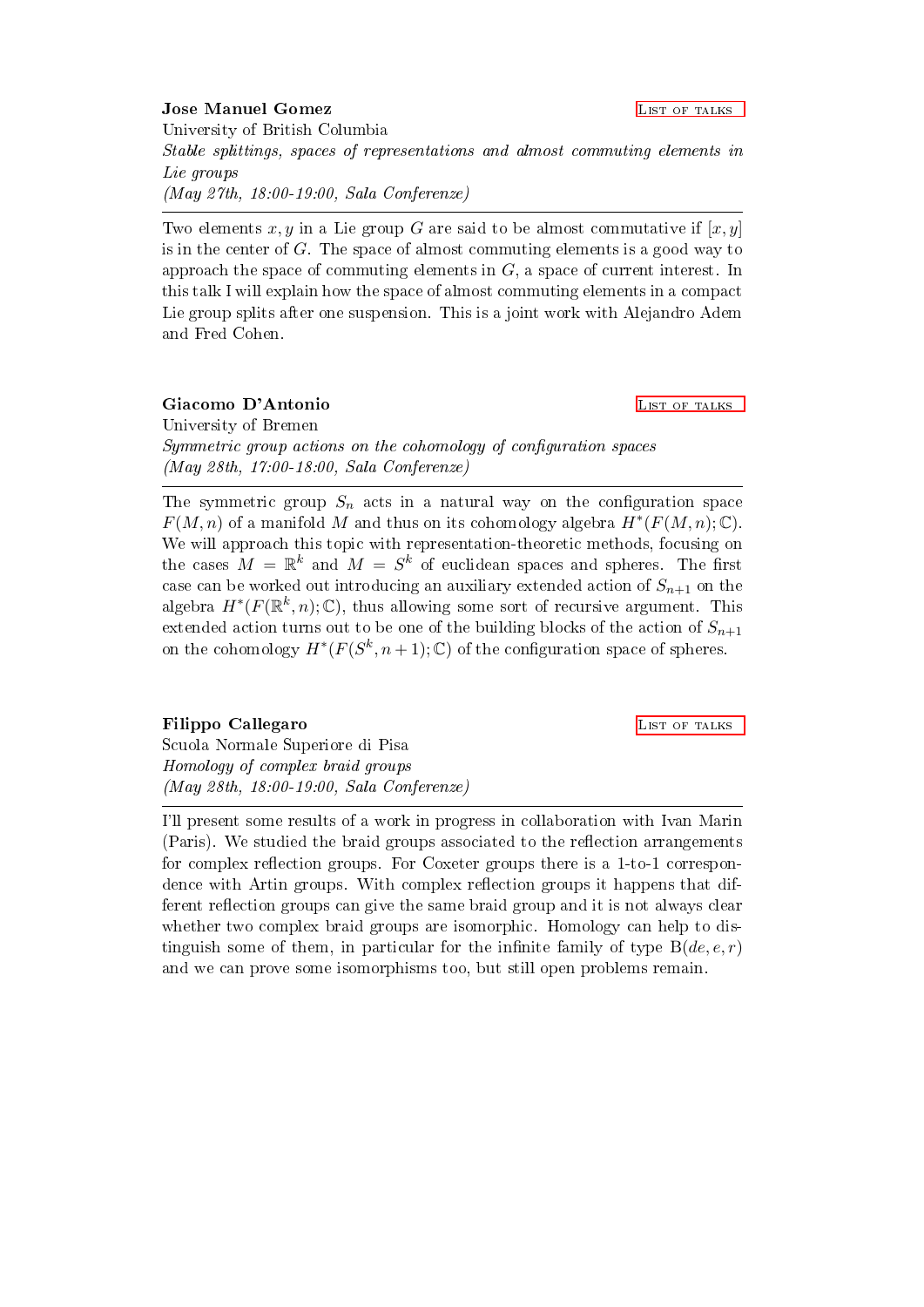United States Naval Academy Derivation Radical Subspace arrangements (June 3dr, 17:00-18:00, Sala Conferenze)

If a subspace arrangement contains a subspace of codimension higher than one then the associated logarithmic module of derivations is not free. In this lecture we discuss a possible generalization of freeness to subspace arrangements which we call derivation radical. We show that some special collections of subspaces of the braid arrangement are derivation radical. If time permits we will discuss how this definition relates to free hyperplane arrangements.

<span id="page-4-1"></span>Matthew Miller **[List of talks](#page-0-0)** List of talks Bucknell University Lattices, hypergraphs, and the topology of subspace arrangements (June 3dr, 18:00-19:00, Sala Conferenze)

In the study of subspace arrangements a common technique is to find a suitable combinatorial structure to model the behavior of the arrangement and then use the combinatorics to prove theorems. In this talk we will describe the intersection lattice of an arrangement and edge-colored hypergraphs as well as how they are used to study the topology of the complements of certain subspace arrangements. We will conclude with some recent results of mine and some joint work with Max Wakefield.

### <span id="page-4-2"></span>Priyavrat C. Deshpande LIST OF TALKS

University of Western Ontario Arrangement of Submanifolds and the Tangent-Bundle Complement (June 10th, 17:00-18:00, Sala Conferenze)

A real arrangement of hyperplanes is a collection of finitely many hyperplanes in a real vector space. It is known that the combinatorics of the intersections of these hyperplanes contains substantial information about the topology of the complement of the hyperplanes in the real as well as complexified space. For example, the cohomology of the complexified complement can be expressed in terms of the intersection lattice associated with the arrangement. The face poset of an arrangement defines a cell complex (the Salvetti complex) which has the homotopy type of this complement. In the same spirit, I will define the notion of an arrangement of submanifolds and its complexification. The goal is to investigate whether the combinatorics of the intersections of these submanifolds offer insight about the topology of the 'real' complement and the tangent bundle complement, an analogue of the complexified complement. The aim of this talk is to introduce these notions and report recent developments that generalize the theory of (real) hyperplane arrangements.

#### <span id="page-4-0"></span>Max Wakefield **LIST OF TALKS**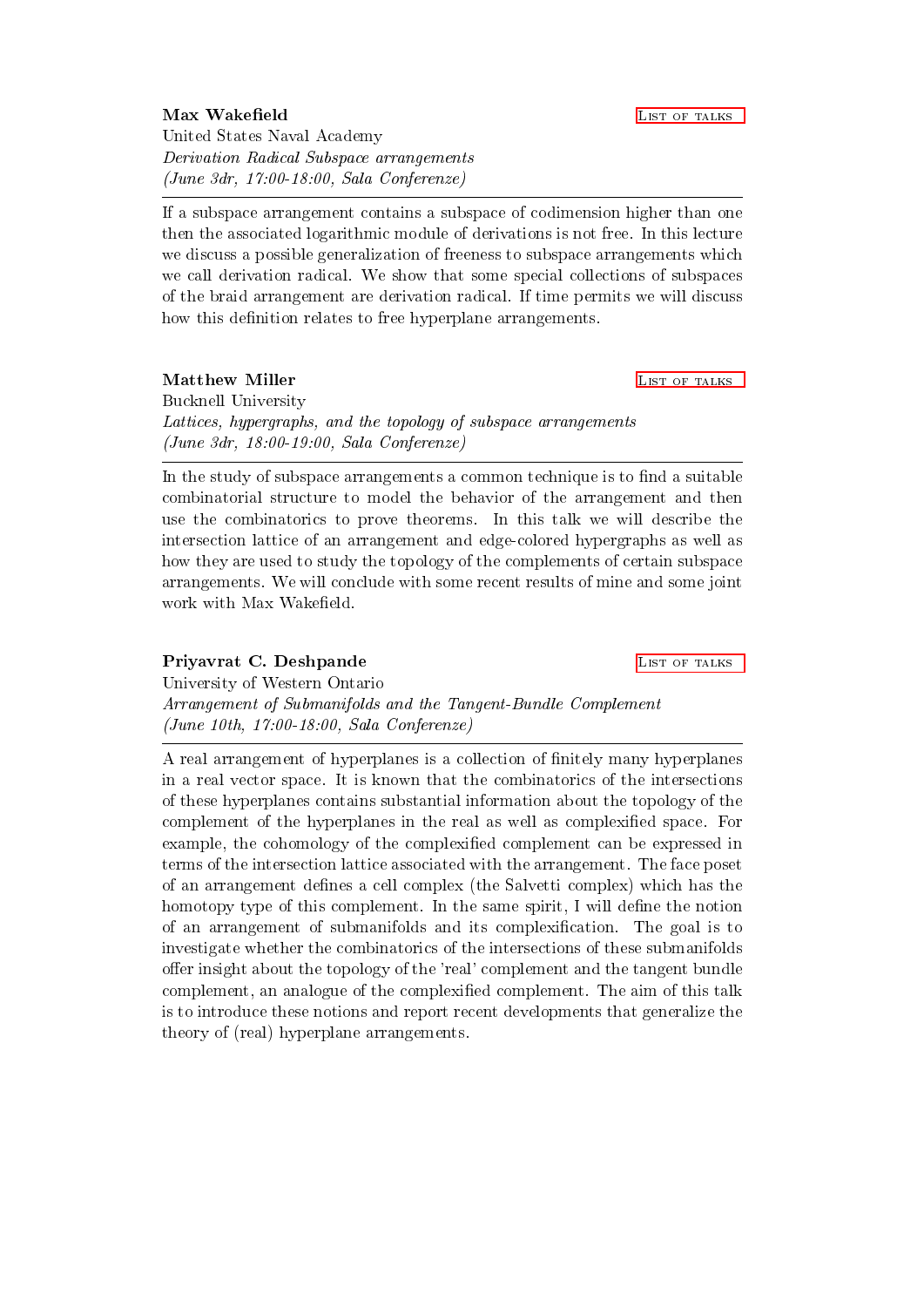<span id="page-5-0"></span>Mehdi Garrousian and the contract of the contract of the contract of the contract of the contract of the contract of the contract of the contract of the contract of the contract of the contract of the contract of the contr University of Western Ontario Multiarrangements and Critical Points (June 10th, 18:00-19:00, Sala Conferenze)

A multiarrangements is a natural generalization of hyperplane arrangements where we associate multiplicities to each hyperplane. The aim of this talk is to give a generalization of some parts of the theory of critical points of simple arrangements to multiarrangements. The main object is the logarithmic ideal of a multiarrangement which characterizes the freeness of the multiarrangements similar to the simple case. We will also explain the geometry of the zero locus of this ideal and present a complex which turns to be free resolution in case of free multiarrangements.

<span id="page-5-1"></span>Luca Moci **Luca Moci** Luca Contract of the talks of talks and the talks of the talks of talks of talks of talks of talks of talks of talks of talks of talks of talks of talks of talks of talks of talks of talks of talks of Università di Roma Tre TBA (June 18th, 17:00-18:00, Sala Conferenze)

<span id="page-5-2"></span>Bruno Benedetti LIST OF TALKS TU Berlin Collapse depth of triangulated manifolds (June 18th, 18:00-19:00, Sala Conferenze)

The "collapse depth" of a triangulated manifold  $M$  counts how many dimensions down we can get by collapsing  $M$  minus a facet. We compare this notion with classical concepts in discrete geometry (e.g. shellability), topology (e.g. knotted spheres), algebra (Cohen-Macaulayness) and enumerative combinatorics (e.g. locally constructible manifolds).